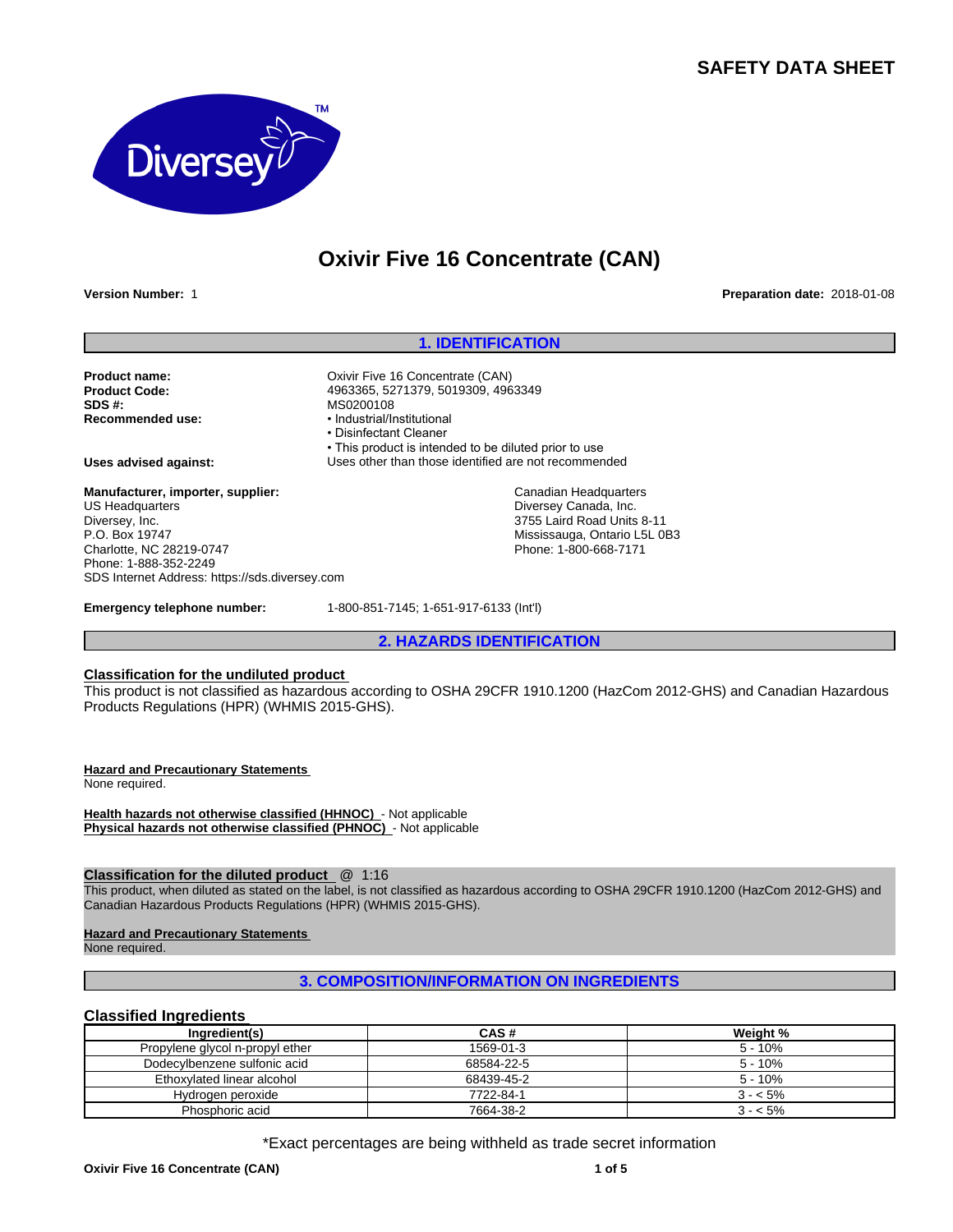## **4. FIRST AID MEASURES**

## **Undiluted Product:**

**Eyes:** Rinse with plenty of water. If irritation occurs and persists, get medical attention. **Skin:** No specific first aid measures are required. **Inhalation:** No specific first aid measures are required. **Ingestion:** Rinse mouth with water.

**Most Important Symptoms/Effects:** No information available. **Immediate medical attention and special treatment needed** Not applicable.

#### **Diluted Product:**

**Eyes:** Rinse with plenty of water. **Skin:** No specific first aid measures are required **Inhalation:** No specific first aid measures are required **Ingestion:** IF SWALLOWED: Call a Poison Center (1-800-851-7145) or doctor/physician if you feel unwell.

## **5. FIRE-FIGHTING MEASURES**

**Specific methods:** No special methods required **Suitable extinguishing media:** Not applicable.<br> **Specific hazards:** Not applicable. **Specific hazards:** 

**Special protective equipment for firefighters:** As in any fire, wear self-contained breathing apparatus pressure-demand, MSHA/NIOSH (approved or equivalent) and full protective gear.

**Extinguishing media which must not be used for safety reasons:** No information available.

## **6. ACCIDENTAL RELEASE MEASURES**

**Environmental precautions and clean-up methods:**

**Personal precautions:** Put on appropriate personal protective equipment (see Section 8.). Clean-up methods - large spillage. Absorb spill with inert material (e.g. dry sand or earth), then place in a chemical waste container. Use a water rinse for final clean-up.

#### **7. HANDLING AND STORAGE**

**Handling:** Mix only with water. DO NOT MIX WITH AMMONIA, BLEACH, OR OTHER CHLORINATED COMPOUNDS. Can react to release hazardous gases. May vigorously react with strong alkaline products resulting in spattering and excessive heat. FOR COMMERCIAL AND INDUSTRIAL USE ONLY.

**Storage:** Keep tightly closed in a dry, cool and well-ventilated place. **Aerosol Level (if applicable) :** Not applicable.

## **8. EXPOSURE CONTROLS / PERSONAL PROTECTION**

**Exposure Guidelines:** This product, as supplied, does not contain any hazardous materials with occupational exposure limits established by the region specific regulatory bodies.

**Undiluted Product: Engineering measures to reduce exposure:** Good general ventilation should be sufficient to control airborne levels.

**Personal Protective Equipment Eye protection:** No personal protective equipment required under normal use conditions. **Hand protection:** No personal protective equipment required under normal use conditions. **Skin and body protection:** No personal protective equipment required under normal use conditions. **Respiratory protection:** No personal protective equipment required under normal use conditions. Hygiene measures: **Handle in accordance with good industrial hygiene and safety practice.** 

#### **Diluted Product:**

**Engineering measures to reduce exposure:** Good general ventilation should be sufficient to control airborne levels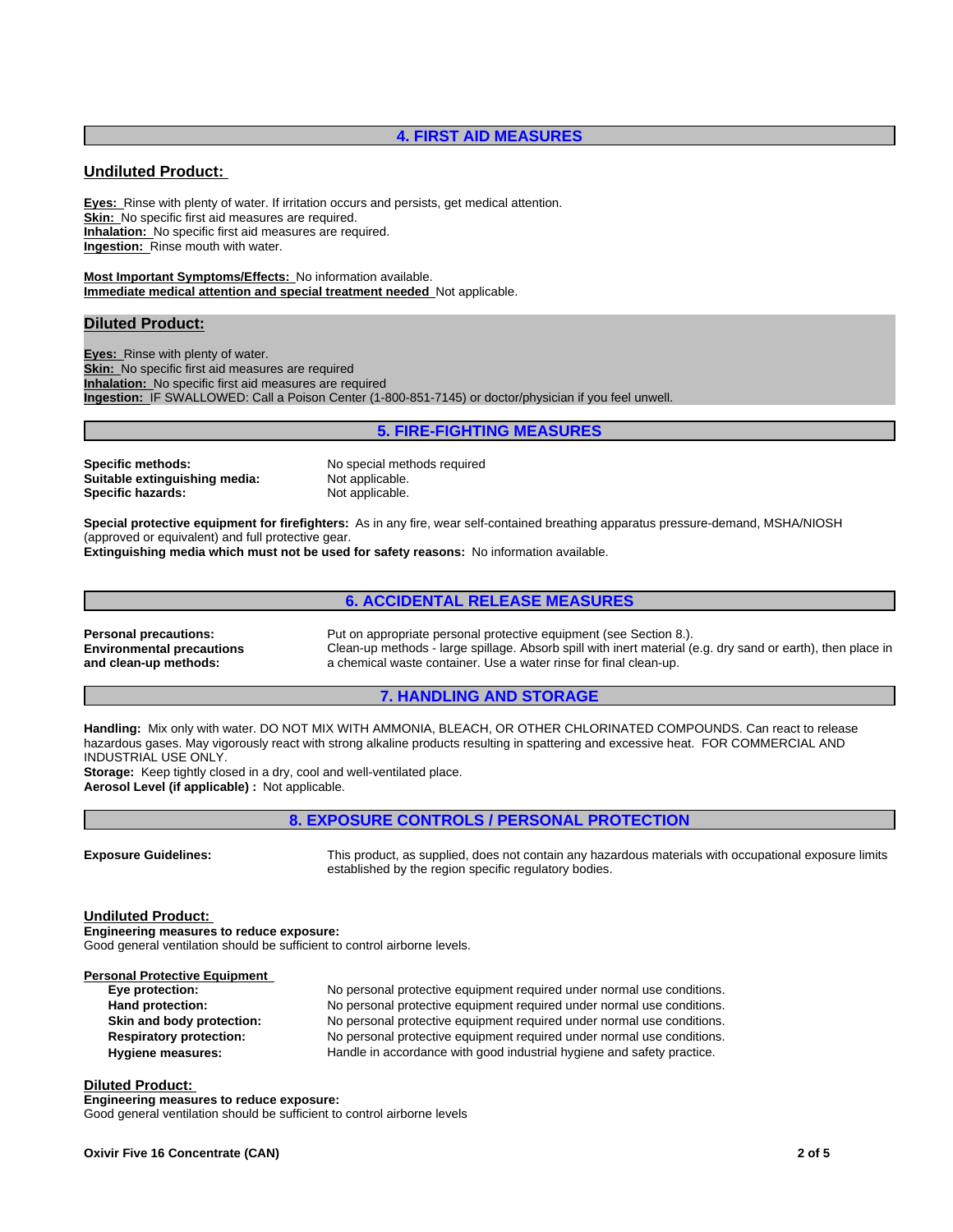**Eye protection:** No personal protective equipment required under normal use conditions. **Hand protection:** No personal protective equipment required under normal use conditions. **Skin and body protection:** No personal protective equipment required under normal use conditions. **Respiratory protection:** No personal protective equipment required under normal use conditions.<br> **Hygiene measures:** Handle in accordance with good industrial hygiene and safety practice. Handle in accordance with good industrial hygiene and safety practice.

#### **9. PHYSICAL AND CHEMICAL PROPERTIES**

| <b>Physical State: Liquid</b>                                            | <b>Color:</b> Clear. Colorless                                    |
|--------------------------------------------------------------------------|-------------------------------------------------------------------|
| <b>Evaporation Rate: No information available</b>                        | <b>Odor:</b> Characteristic                                       |
| <b>Odor threshold:</b> No information available.                         | <b>Boiling point/range: Not determined</b>                        |
| <b>Melting point/range: Not determined</b>                               | Decomposition temperature: Not determined                         |
| Autoignition temperature: No information available                       | <b>Solubility: Completely Soluble</b>                             |
| <b>Solubility in other solvents:</b> No information available            | Relative Density (relative to water): 1.037                       |
| Density: 8.65 lbs/gal 1.037 Kg/L                                         | Vapor density: No information available                           |
| <b>Bulk density:</b> No information available                            | Vapor pressure: No information available.                         |
| <b>Flash point (°F):</b> > 200 °F > 93.3 °C                              | Partition coefficient (n-octanol/water): No information available |
| Viscosity: No information available                                      | <b>Elemental Phosphorus: 1.12 % by wt.</b>                        |
| <b>VOC:</b> 9 % $*$                                                      | pH: 0.8                                                           |
| <b>Flammability (Solid or Gas): Not applicable</b>                       | <b>Corrosion to metals: Not corrosive</b>                         |
| <b>Sustained combustion: Not applicable</b>                              |                                                                   |
| <b>Explosion limits: - upper:</b> Not determined - lower: Not determined |                                                                   |
| @ 1:16 1.9 > 200 °F > 93.3 °C                                            |                                                                   |

#### **VOC % by wt. at use dilution** 0.5

\* - Title 17, California Code of Regulations, Division 3, Chapter 1, Subchapter 8.5, Article 2, Consumer Products, Sections 94508

## **10. STABILITY AND REACTIVITY**

| <b>Reactivity:</b>                  | Not Applicable                                                                                                                                                         |
|-------------------------------------|------------------------------------------------------------------------------------------------------------------------------------------------------------------------|
| Stability:                          | The product is stable                                                                                                                                                  |
| Possibility of hazardous reactions: | May vigorously react with strong alkaline products resulting in spattering and excessive heat.                                                                         |
| Hazardous decomposition products:   | None reasonably foreseeable.                                                                                                                                           |
| <b>Materials to avoid:</b>          | Strong bases. Ammonia. Do not mix with chlorinated products (such as bleach). Do not mix with any<br>other product or chemical unless specified in the use directions. |
| <b>Conditions to avoid:</b>         | No information available.                                                                                                                                              |
|                                     |                                                                                                                                                                        |

## **11. TOXICOLOGICAL INFORMATION**

#### **Information on likely routes of exposure:** Skin contact, Inhalation, Eye contact

**Delayed, immediate, or chronic effects and symptoms from short and long-term exposure**

**Skin contact:** Unlikely to be irritant in normal use. **Eye contact:** May be mildly irritating to eyes. **Ingestion:** No information available. **Inhalation:** No information available. **Sensitization:** No known effects. **Target Organs (SE):** None known **Target Organs (RE):** None known

## **Numerical measures of toxicity**

| $ATE - Oral (mg/kg):$                  | >5000 |
|----------------------------------------|-------|
| ATE - Dermal (mg/kg):                  | >5000 |
| ATE - Inhalatory, mists (mg/l):        | >20   |
| ATE - Inhalatory, vapors (mg/l): $>50$ |       |

**12. ECOLOGICAL INFORMATION**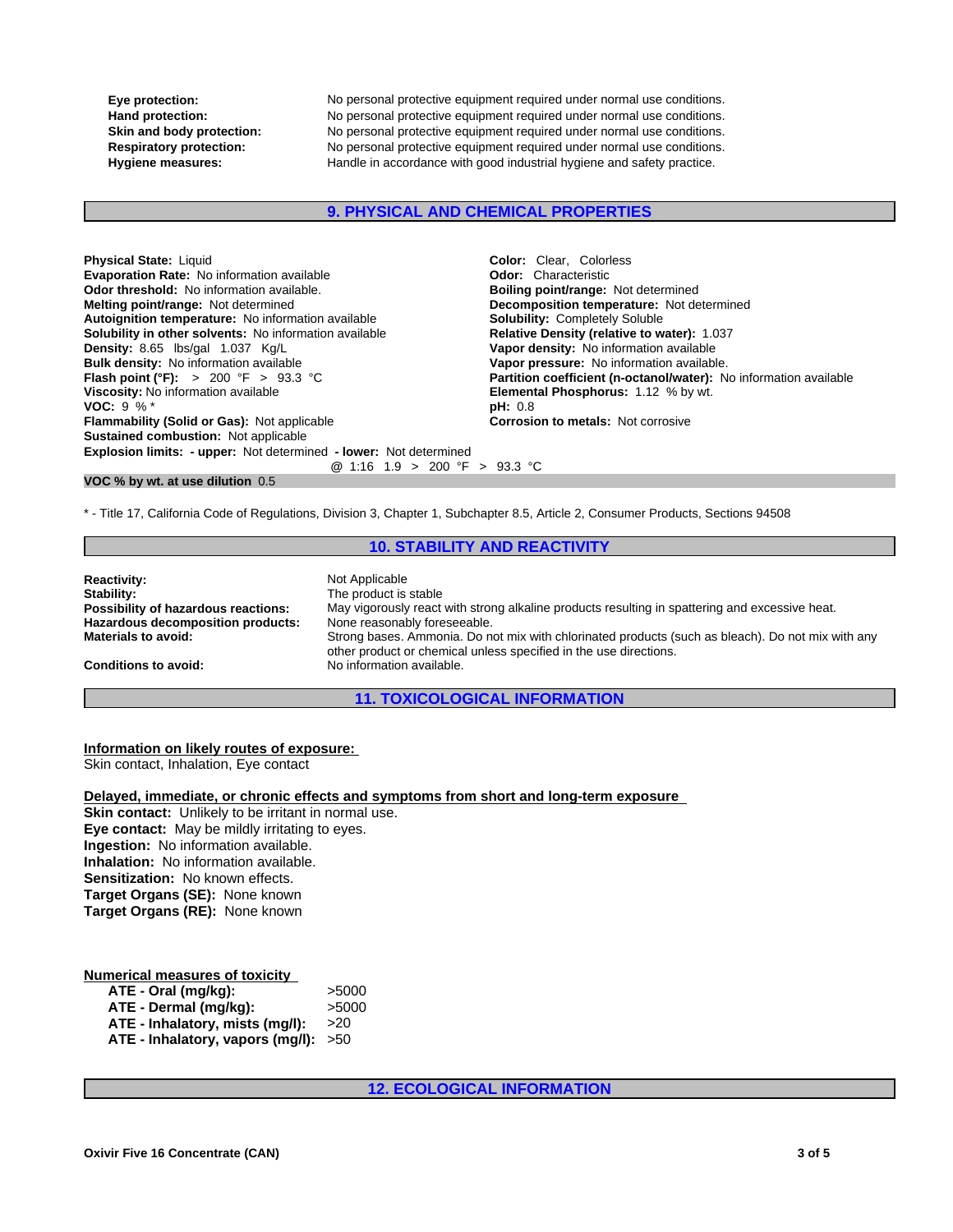## **Persistence and Degradability:** No information available.

**Bioaccumulation:** No information available.

## **13. DISPOSAL CONSIDERATIONS**

Do not contaminate water, food, or feed by storage or disposal.

#### **Waste from residues / unused products (undiluted product):**

This product, as sold, if discarded or disposed, is a hazardous waste according to Federal regulations (40 CFR 261.4 (b)(4)). Under RCRA, it is the responsibility of the user of the product to determine, at the time of disposal, whether the waste solution meets RCRA criteria for hazardous waste. Dispose in compliance with all Federal, state, provincial, and local laws and regulations.

#### **Waste from residues / unused products (diluted product):**

This product, when diluted as stated on this SDS, is a hazardous waste according to Federal regulations (40 CFR 261.4 (b)(4)). Under RCRA, it is the responsibility of the user of the product to determine, at the time of disposal, whether the waste solution meets RCRA criteria for hazardous waste. Dispose in compliance with all Federal, state, provincial, and local laws and regulations.

**RCRA Hazard Class (undiluted product):** D002 Corrosive Waste. **RCRA Hazard Class (diluted product):** D002 Corrosive Waste.

**14. TRANSPORT INFORMATION**

#### **DOT (Ground) Bill of Lading Description:** NOT REGULATED

#### **IMDG (Ocean) Bill of Lading Description:** NOT REGULATED

## **15. REGULATORY INFORMATION**

## **International Inventories at CAS# Level**

All components of this product are listed on the following inventories: Canada (DSL).

#### **U.S. Regulations**

#### **CERCLA/ SARA**

| Ingredient(s)     | $C^{\prime}$<br>ษคอ # | Weight %            | l (lbs)<br>ICERCLA/SARA RQ | 302 TPQ (lbs)<br><b>Section</b> | Section 313 |
|-------------------|-----------------------|---------------------|----------------------------|---------------------------------|-------------|
| Hydrogen peroxide | 7722-84-              | .5%                 |                            | 1000                            |             |
| Phosphoric acid   | 7664-38-2             | 50/<br>$\mathbf{J}$ | 5000                       |                                 |             |

#### **Canadian Regulations**

This product is a Canadian DIN registered product and is subject to certain labeling requirements for disinfectants under national regulations. These requirements differ from the classification criteria and hazard information required for safety data sheets (SDS), and workplace labels of non-disinfectant products by the HPR (WHMIS 2015). This SDS was prepared in accordance with the HPR (WHMIS 2015) criteria, which may result with differences between the label and SDS language.

**DIN No. :** 02332965

**16. OTHER INFORMATION**

**NFPA (National Fire Protection Association)**  Rating Scale: (Low Hazard) 0 - 4 (Extreme Hazard)

**Health** 0 **Flammability** 0 **Instability** 0